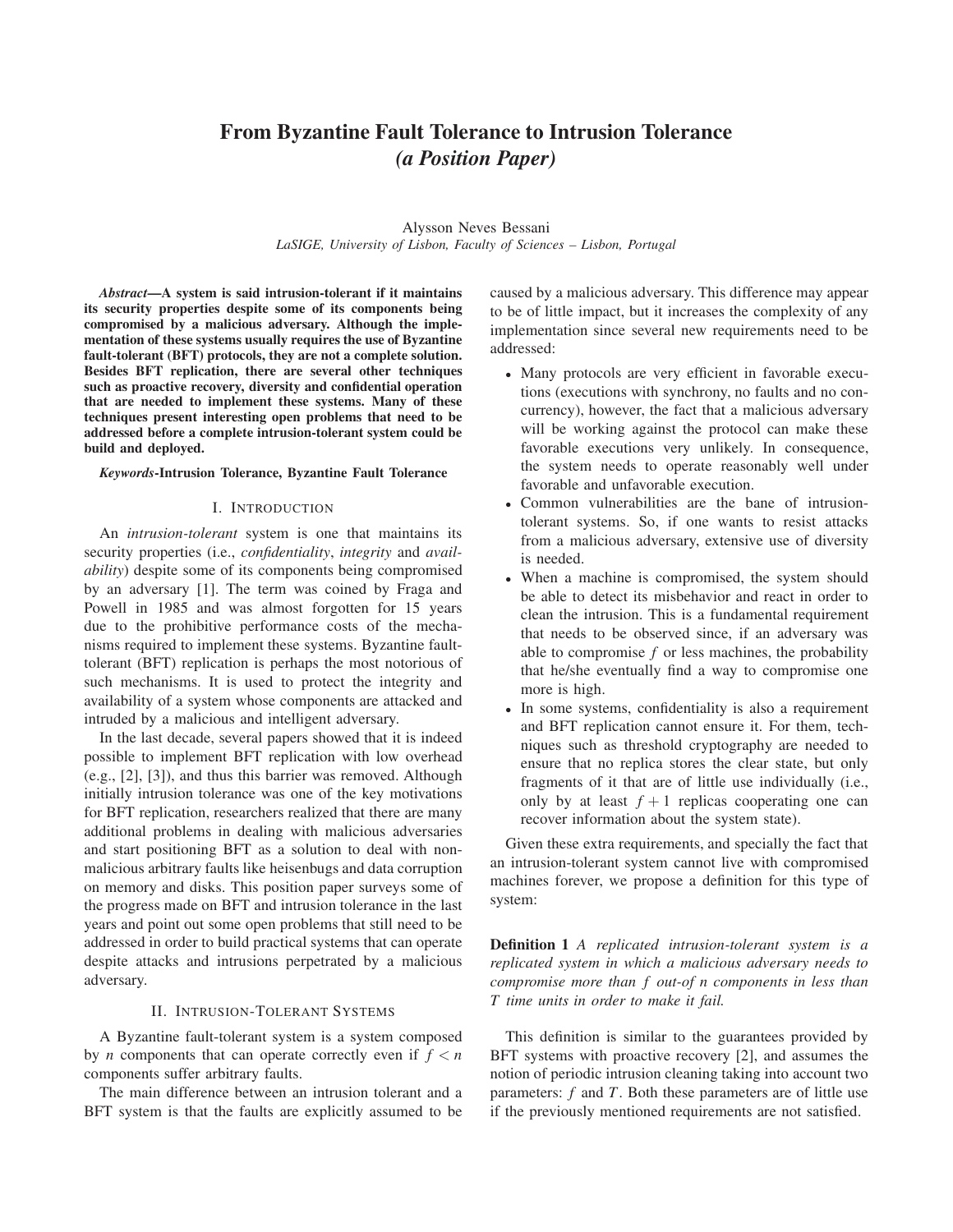## III. A ROADMAP FOR INTRUSION TOLERANCE

Here we present a list of solved, half-solved and open problems that should be solved for implementing intrusion tolerant systems based on distributed algorithms [4]. Our objective here is not to make this list (and the associated references) neither extensive nor complete, but give some pointers for the state of the art taking into account the space constraints.

## *A. Solved Problems*

These are the problems we consider solved. However, it is worth to point out that there is always room for improvement.

*High-performance BFT replication:* During the last decade many papers proposing BFT protocols capable of offering high-performance in specific environment conditions were published (e.g., [2], [3]). These papers showed that a BFT replication protocol performance overhead can be made very modest in terms of both latency and throughput. The main conclusion about this is that the protocols performance should not be a concern anymore.

*Resource-efficient BFT replication:* Some works showed that it is possible to reduce the number of replicas of a BFT protocol from  $3f + 1$  to  $2f + 1$  or even  $f + 1$ . There are two ways to do this. The first one is through the separation of the agreement from the execution phase of BFT replication [5]. This simple idea allows the use of  $3f + 1$ replicas to implement total order delivery of requests to  $2f + 1$  executing replicas. Recently this result was extended to use only  $f + 1$  executing replicas taking into account VM technology [6], [7]. The second way to mitigate the resource cost of replication is to employ trusted components to constraint the behavior of malicious replicas [8]–[10]. With these hybrid architectures it is possible to implement BFT replication using only  $2f + 1$  replicas. Some of these papers also require a trusted component as simple as an authenticated monotonic counter, which can be implemented using the trusted platform module [10].

*Proactive recovery:* Recovering replicas is a practical way to allow a replicated system to tolerate an unbounded number of faults during its lifetime. Proactive recovery [2], [11] aims to periodically and proactively rejuvenate replicas even if they are correct to clean potential undetected intrusions. The main advantage of these systems is that the adversary can stay in control of some replicas only during a window of vulnerability, even if its perpetrating a stealth intrusion and could not be detected. Proactive recovery together with BFT replication represent a interesting starting point for implementing an intrusion tolerant system that satisfies our definition.

Recent works showed that many proactive recovery systems can be attacked and delayed, giving time for an intelligent adversary to compromise more than *f* machines and takeover the system [12]. To deal with these vulnerabilities it is necessary to increment the replicated system with a synchronous subsystem capable of triggering timely recoveries without interference of attackers [13]. This paradigm was latter extended to deal with reactive recoveries and applied to a stateless intrusion-tolerant firewall, showing that it is practical for certain classes of critical services [14].

#### *B. Half-solved Problems*

These are challenges that were already addressed and reasonable solutions exists, but there are still gaps to be worked on.

*Effectiveness of diversity:* Common vulnerabilities and bugs that affect more than one replica of a replicated system can break the assumption that the system tolerates *f* faults since a single fault (a common vulnerability) can bring down more than one replica. To deal with this problem, the use of diverse replicas is a common assumption. There is a common understand that the use of N-version programming [15] is too costly for practical systems, however, opportunistic diversity of operating systems and database management systems were shown to be very effective to avoid common faults and bugs on these types of components [16], [17].

Despite these encouraging results, there are still areas that deserve more work. First, some commonly used components such as Java virtual machines and cryptographic APIs did not have their diversity evaluated. Second, most replication protocols are only evaluated on LANs, which obviously does not support the assumption of diversity regarding natural disasters or bad administration. It would be interesting to implement and evaluate a BFT protocol using diverse software on replicas deployed in different administrative domains.

*Performance robustness of BFT protocols:* Recent papers described several weakness of BFT protocols [18], [19] showing that under certain conditions their performance may be unacceptably bad. Those same papers, among others, propose ways to solve these problems and implement robust state machine replication. Alternatively, there are recent works pointing towards the avoidance of aggressive optimizations and target the stability of protocols, i.e., the theoretical performance (e.g., number of steps, message complexity) of the protocol in best and worst case is bounded and small [20].

#### *C. Open problems*

These are open problems that still need more work.

*Intrusion reaction:* For each protocol and service it is possible to define a set of intrusion detection rules and find measures to react to them. A question that could be asked is *given a specification of a protocol, how to detect misbehaviors automatically and react to them?* There are solutions for simple protocols [21], but it is still not clear how to extend these solutions for complex multi-tiered systems [22].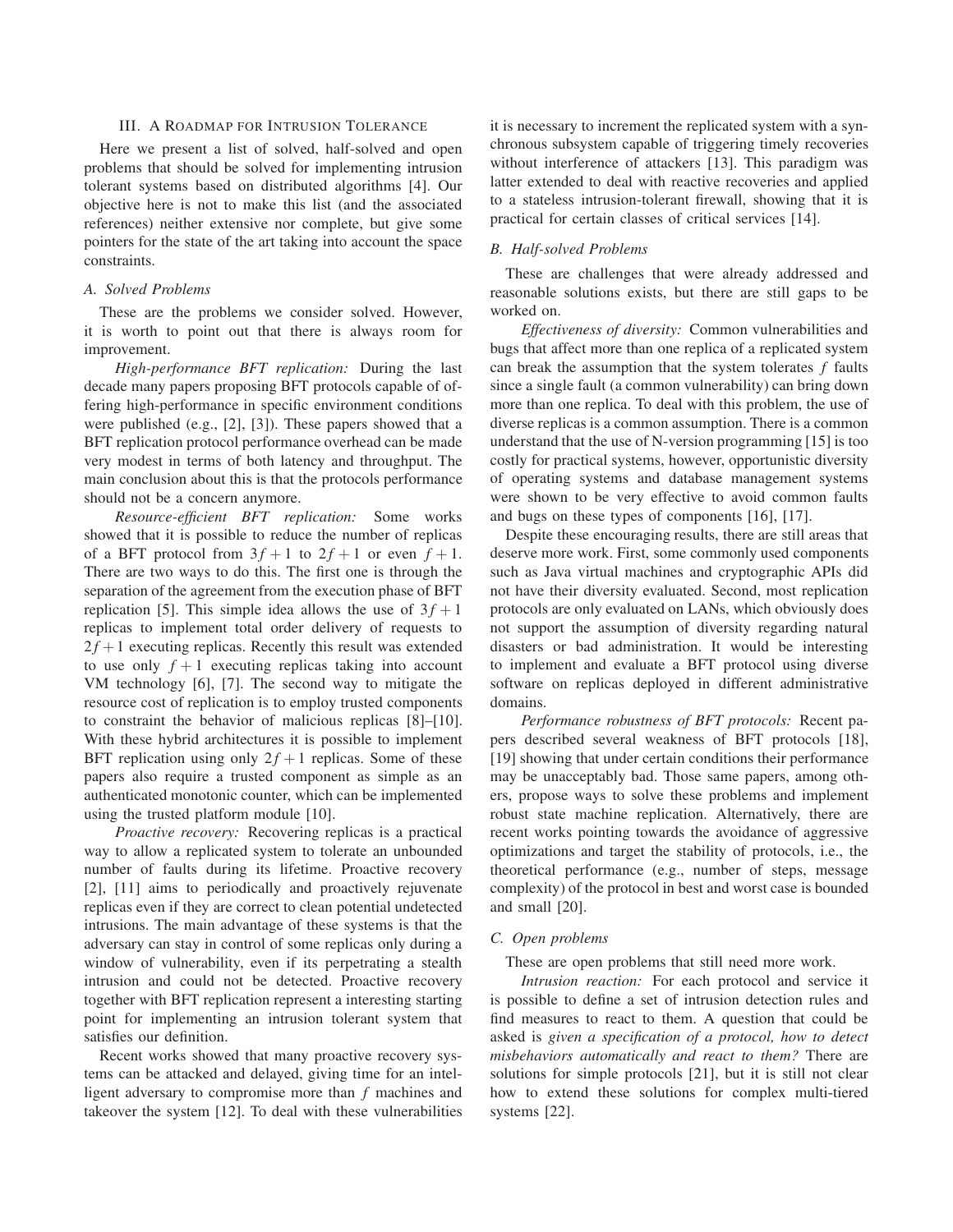*Time-bounded state transfer:* Imposing time bounds on the system, like we did in our definition of intrusion tolerant system definition, require a hybrid distributed system model with a synchronous subsystem [13]. With such subsystem it is possible to bound the time the adversary have to compromise more than *f* replicas if there is an upper bound on the time needed to recover a replica. The problem is that one of the steps of the recovery is state validation and/or transfer (if current copy is not valid), which is usually done on the asynchronous part of the system, through the BFT protocol. Consequently, this part of the recovery can be attacked and delayed by the adversary, and thus such bound on state transfer time does not exist in current architectures. To avoid losing state, some systems stop the service and call for human intervention if state transfer could not be completed in a certain time (e.g., [2]).

A possible solution would be to transfer state through the synchronous network used to coordinate the recoveries. Unfortunately it will not solve the problem since the interaction between the synchronous and asynchronous part of the system can take an arbitrary amount of time, and the problem could persist. This problem, while subtle, makes it impossible to design a robust system that matches our definition of intrusion tolerance.

*Diversity management:* Assuming we have a pool of diverse configurations for our replicas, with different operating systems, database management systems, virtual machines, etc., how to choose the best configuration for a set of replicas? This question could only be answered assuming that we have access to studies that show how diverse the different software components we have [16], [17]. However, if proactive recovery is employed, not only intrusions but latent vulnerabilities need to be clean from the replicas after a recovery. It means that the pool of diverse configurations, will be exhausted after some time, unless one keep upgrading it with patches and explore the potential differences between different versions of the same system. Besides that, a non-homogeneous executing environment can have bad effects on the performance of replication protocols [23], which make difficult for system managers to understand if the different behavior of replicas over time are due to the diverse platforms, workloads or attacks and intrusions<sup>1</sup>. All these concerns complicate the use of diversity on intrusion-tolerant systems, and clearly show that more work is needed here.

*Confidential operation:* The techniques discussed so far are useful to protect the integrity and availability of an intrusion tolerant system, but not its confidentiality. A still open question is how to ensure the confidentiality of the state of intrusion tolerant system even if up to *f* machines are compromised. There are specific solutions for storagelike services [24], [25], but no general solution for state machine replication. Recent breakthroughs on homomorphic cryptography (e.g., [26]) can open interesting avenues for work on this area.

*Gracefull degradation:* The intrusion tolerance definition we use is very strict in the sense it does not accomodate temporary downtime or degraded operation. An interesting research topic that demands further research is the definition of weaker notions of intrusion tolerance considering that sometimes the adversary may be powerfull enough to break the *f* and *T* bounds defined for the system.

## IV. FINAL REMARKS

In this paper we defined an intrusion-tolerant system using a fault threshold *f* and a time bound *T* for the adversary to compromise more than *f* system replicas. Based on this definition we surveyed solved problems, half-solved problems and open problems regarding the implementation of this kind of system. We hope this paper clarifies the difference between BFT and intrusion tolerance and show that there are still work to do on half-solved and open problems in order to fulfill the vision of an intrusion-tolerant system.

## ACKNOWLEDGMENTS

Many of the ideas here presented were developed during years of discussion with many members of the Navigators research group, from the University of Lisbon. More specifically, I would like to thank Miguel Correia, Paulo Sousa, Nuno Neves and Paulo Veríssimo. This work was partially supported by the EC through project FP7-257475 (MASSIF) and by the FCT through the Multiannual and the CMU-Portugal Programmes, and the project PTDC/EIA-EIA/100894/2008 (DIVERSE).

### **REFERENCES**

- [1] J. S. Fraga and D. Powell, "A fault- and intrusion-tolerant file system," in *Proceedings of the 3rd International Conference on Computer Security*, 1985, pp. 203–218.
- [2] M. Castro and B. Liskov, "Practical Byzantine fault-tolerance and proactive recovery," *ACM TOCS*, vol. 20, no. 4, pp. 398– 461, 2002.
- [3] R. Kotla, L. Alvisi, M. Dahlin, A. Clement, and E. Wong, "Zyzzyva: Speculative Byzantine fault tolerance," in *Proc. of the 21st ACM Symp. on Operating Systems Principles (SOSP'07)*, Oct. 2007.
- [4] Q. Nguyen and A. Sood, "A comparison of intrusion-tolerant system architectures," *IEEE Security & Privacy*, vol. 9, no. 2, pp. 18–25, Mar./Apr. 2003.
- [5] J. Yin, J.-P. Martin, A. Venkataramani, L. Alvisi, and M. Dahlin, "Separating agreement form execution for Byzantine fault tolerant services," in *Proc. of the 19th ACM Symp. on Operating Systems Principles - SOSP'03*, Oct. 2003.

<sup>&</sup>lt;sup>1</sup>This can also have interesting effects on protocol parameters such as timeout values.